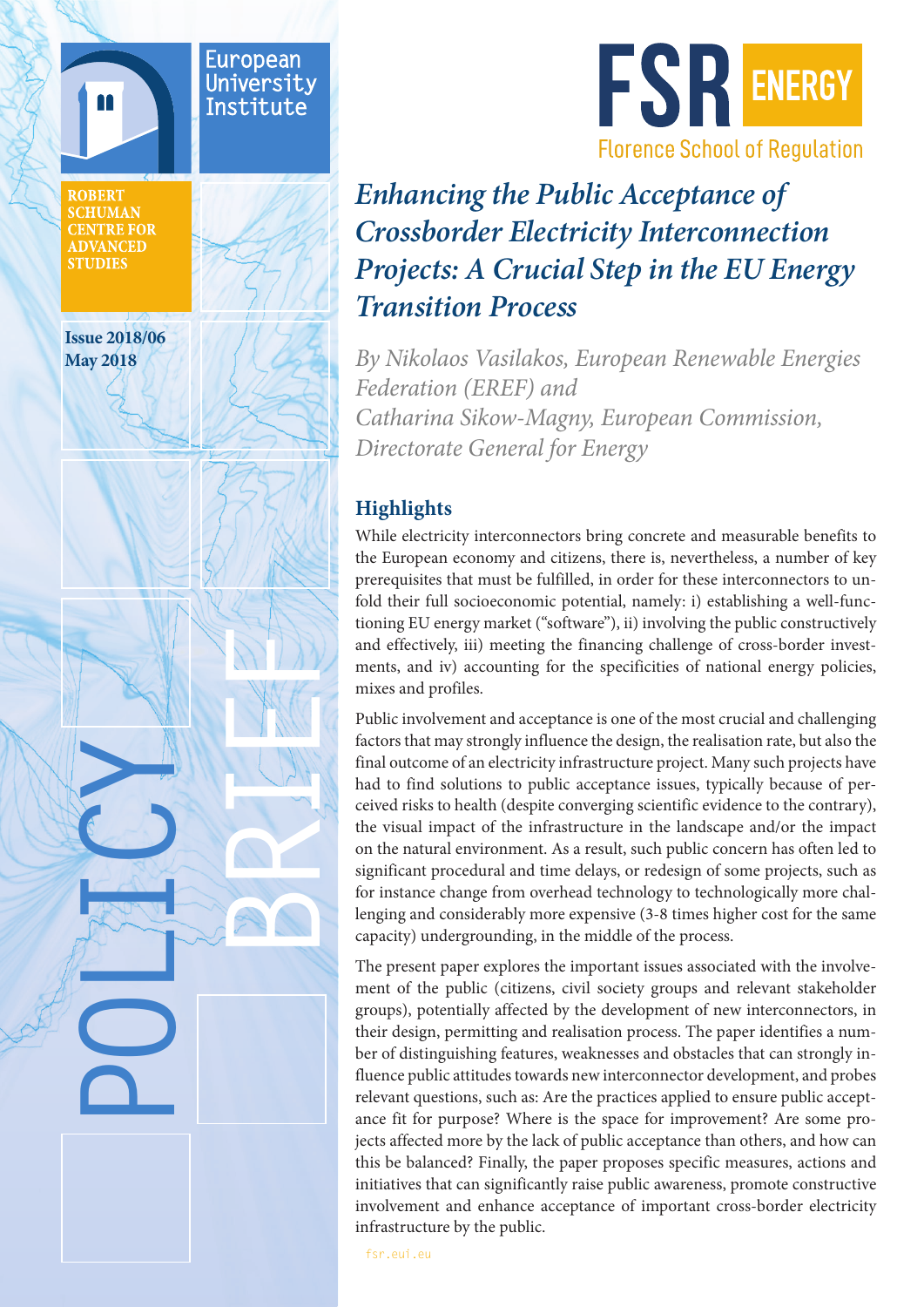

#### **1. Introduction**

A well-integrated, smoothly functioning and costefficient energy market is a fundamental prerequisite to safely driving Europe's energy transition process and, thus, to achieving the EU energy and climate objectives. The trans-European energy networks, and in particular the interconnectors thereof, are the "backbone" of the internal energy market, the vital physical component that makes this market truly European, by connecting Member States' networks and offering them adequate capacity for energy trade.

Adequately interconnected networks provide important socio-economic value, which, as the recent report of the Commission Expert Group on Electricity Interconnection Targets points out<sup>1</sup>, stems from their ability to increase the efficiency of the electricity systems, by reducing the costs of meeting electricity demand and, in parallel, by improving security of supply and facilitating the cost-effective integration of the rapidly growing share of renewable energy sources, especially the variable ones (solar, wind). New electricity interconnectors, and their efficient use, are needed to transmit renewable electricity from remote and isolated generation sites (e.g. off-shore locations, mountainous regions, islands, etc.) to consumption centres and storage areas, and to connect regions with complementary characteristics or renewable generation, thus enabling the consumption of clean energy by European citizens.

As the Expert Group's report stresses, while electricity interconnectors bring concrete and measurable benefits to the European economy and citizens, there is, nevertheless, a number of key prerequisites that must be fulfilled, in order for these interconnectors to unfold their full socioeconomic potential, namely: i) establishing a well-functioning EU energy market ('software'), ii) involving the public constructively and effectively, iii) meeting the financing challenge of cross-border investments, and iv) accounting for the specificities of national energy policies, mixes and profiles<sup>1</sup>.

Public involvement and acceptance is one of the most crucial and challenging factors that may strongly influence the design, the realization rate, but also the final outcome of an electricity infrastructure project. Many such projects have had to find solutions to public acceptance issues, typically because of perceived risks to health (despite converging scientific evidence to the contrary), the visual impact of the infrastructure in the landscape and/or the impact on the natural environment. As a result, such public concern has often led to significant procedural and time delays, or redesign of some projects, such as for instance change from overhead technology to technologically more challenging and considerably more expensive (3-8 times higher cost for the same capacity) undergrounding, in the middle of the process.

Therefore, addressing the societal acceptance of energy infrastructure, electricity interconnectors in particular, is key to their successful and timely realisation. The present paper explores the important issues associated with the involvement of the public (citizens, civil society groups and relevant stakeholder groups), potentially affected by the development of new interconnectors, in their design, permitting and realisation process. The paper identifies a number of distinguishing features, weaknesses and obstacles that can strongly influence public attitudes towards new interconnector development, and probes relevant questions, such as: Are the practices applied to ensure public acceptance fit for purpose? Where is the space for improvement? Are some projects affected more by the lack of public acceptance than others, and how can this be balanced? Finally, the paper proposes specific measures, actions and initiatives that can significantly raise public awareness, promote constructive involvement and enhance acceptance of important cross-border electricity infrastructure by the public.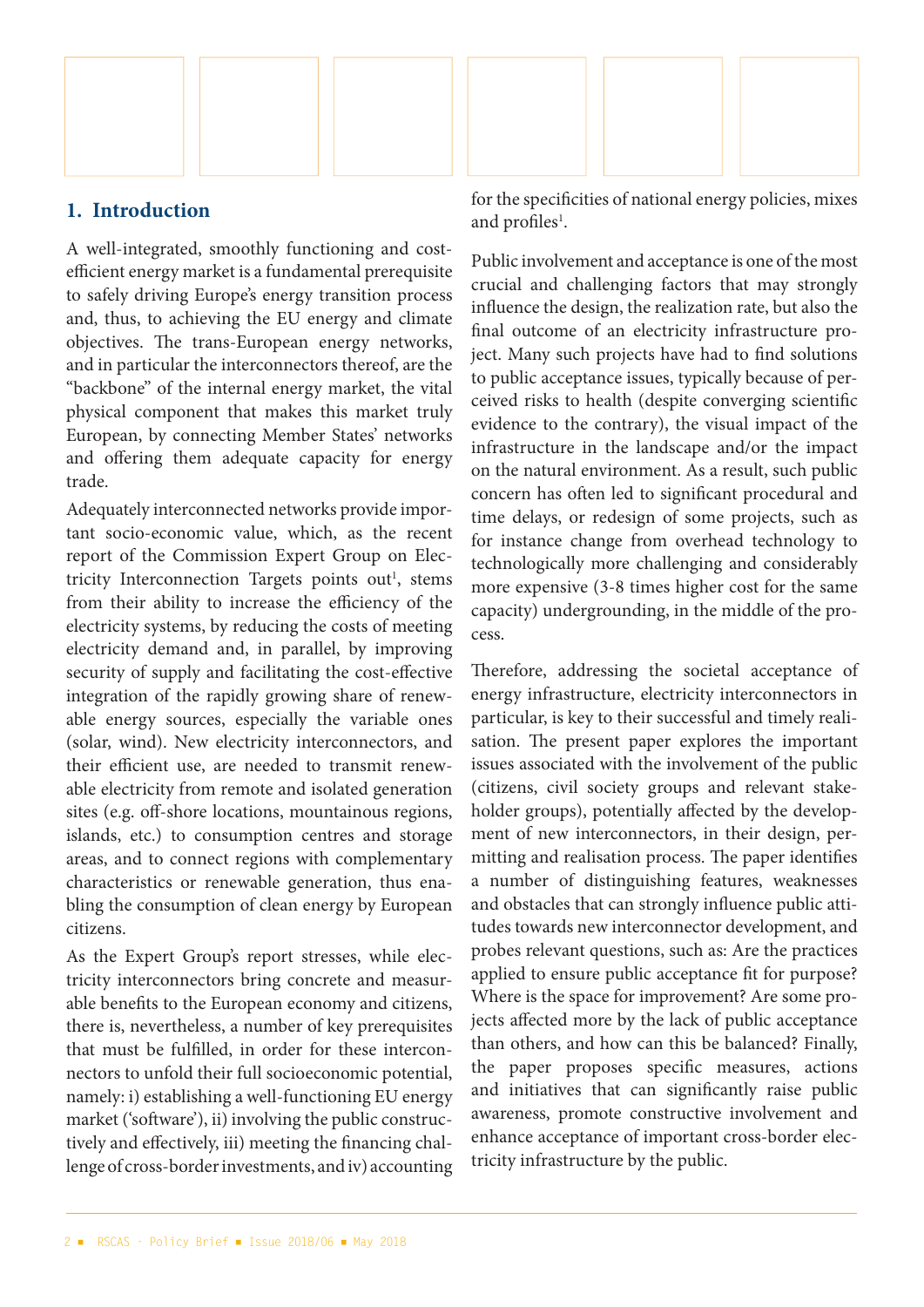

## **2. Political and Societal Challenges/ Obstacles to Electricity Interconnector Development**

In the paragraphs that follow we will identify and outline a number of important issues and challenges related to public involvement/acceptance of electricity interconnectors development that, if not addressed properly and effectively, can present serious obstacles and, in some cases, become insurmountable problems to their realisation.

#### *2.1 Political Divergences and Regulatory Uncertainty*

The lack of political will and regulatory certainty are major obstacles for the realisation of key energy infrastructures projects, obstacles that, in general, can be tackled more effectively at the EU level. Political divergences, including diverging national energy interests and lack of political determination by certain Member States and other actors to meet key EU objectives, often hamper efforts to get crucial energy infrastructure projects off the ground and keep them going. As the recent CCE position paper on the interconnection of energy infrastructures points out<sup>2</sup>, there is an urgent need for positive political engagement/support for more regional infrastructure initiatives at the highest political level, that will follow in the steps of the successful Commission initiatives for a) the Baltic Sea Region ('BEMIP'), b) the South Western Europe, and more recently c) the Central and South Eastern Europe ('CESEC') and d) the Northern Seas. These regional cooperation initiatives contributed, in particular, to the identification and prioritisation of key projects of common interest in the region.

Regulatory uncertainty and regulatory mismatch between involved Member States, such as differences in permitting procedures, taxation, issues related to cross-border cost/benefit allocation, etc., also create obstacles and slow down the development of important infrastructure projects. Lack of clarity on who will bear the costs of these infrastructures is increasing political resistance: national decision makers do not have a clear vision of how the costs of these projects are going to be shared and, therefore, do not want to commit themselves if they do not have a guarantee regarding the financial consequences for different national stakeholders<sup>2</sup>. On the other hand, citizens are confronted with the negative consequences of infrastructure development in their direct environment, without seeing the benefits of the investments being made. Transparency and communication are essential, but citizens and local interest groups must also feel that they gain something by the project, locally or through a positive impact of the ensuing market integration on their energy bills<sup>2</sup>.

### *2.2 Distribution of Interconnector Costs and Benefits Across Borders/Countries*

As Beato and Vasilakos have recently elaborated<sup>3</sup>, power interconnectors belong to the category of transnational infrastructure that incur large sunk costs and yield benefits in several countries, benefits that are mostly related to trade. Two groups of issues are usually associated with power interconnectors. The first derives from the fact that these interconnectors are only useful for the trade of a single good, namely electricity. The second is associated with the distribution of the costs and benefits of an interconnector across the countries involved. Power interconnectors whose costs and benefits are distributed symmetrically across countries do not give rise to problems greater than those expected from pure national grid projects. However, additional problems do arise when one country bears a disproportionate share of the costs, or enjoys the largest share of the benefits. The interaction of these two groups of issues often leads to situations where a project may be regionally desirable, but may be undesirable from the point of view of an individual country<sup>3</sup>.

Until the entry into force of the Regulation on trans-European energy networks (347/2013)<sup>4</sup>, there was a

<sup>3 ■</sup> Enhancing the Public Acceptance of Crossborder Electricity Interconnection Projects: a Crucial Step in the EU Energy Transition Process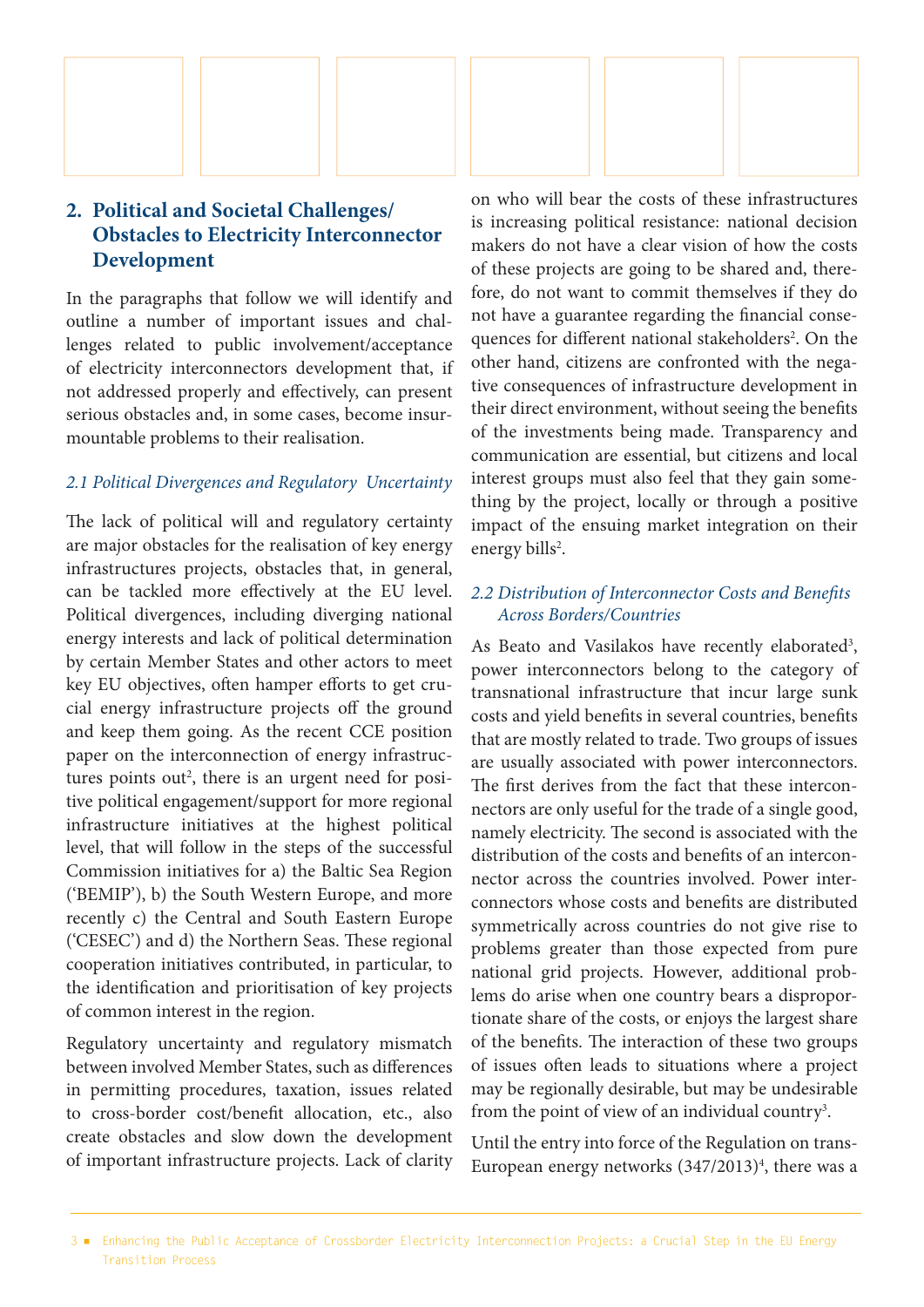

lack of well defined, detailed and socially acceptable mechanisms to balance costs and benefits between countries. Each country typically supported the costs of the infrastructure located within its own borders ("territorial principle"). It was rare for countries to agree, in principle, on some sort of cost-benefit sharing. It typically takes a great deal of time for two countries to enter into a dialogue about a project with costs and/or benefits in both nations, if they lack rules for cooperation and/or incentives to communicate with each other about the project's costs and benefits. For instance, after identifying the benefits to a second country, the government of the first country must persuade the government of the other country to contribute to the costs of infrastructure located in the first country. Once the second country accepts the notion of contributing to the cost of the infrastructure, the two countries must agree on the actual amount that the second country must pay the first. The length and complexity of the process usually makes the implementation of power interconnectors a lengthy task<sup>3</sup>. Therefore, increasing interconnectors in a region calls for the establishment of well-defined mechanisms to solve or mitigate the problems that lead to less-than optimal levels of interconnection investment.

Beato and Vasilakos have pointed out<sup>3</sup> that the asymmetric distribution of costs and benefits between countries is especially relevant for small countries, because, for them, interconnector costs have a large impact on final consumers. This is so, because cost asymmetries in small countries are distributed among a relatively small number of consumers and the impact is large, while in large countries they are distributed among many consumers and the impact is smaller.

As already mentioned, a useful balancing tool in this direction is the TEN-E Regulation<sup>4</sup>, which offers the possibility to go for the so-called cross-border cost allocation (CBCA), if one of the promoters/TSOs deem it useful. The Regulation sets a clear process

with deadlines and a cost-benefit methodology. Such CBCA becomes mandatory if the promoters/TSOs apply for EU grants under the Connecting Europe Facility (CEF). Nevertheless, additional work for designing and implementing proper mechanisms for balancing costs and benefits of interconnectors within each country - between consumers, producers and other stakeholders - is still needed.

#### *2.3 Lack of Sufficient Information and Involvement of the Public*

Building an electricity interconnector is a highly complex task. Therefore, involvement of the public (citizens, civil society groups and relevant stakeholder groups), potentially affected by the development of new interconnectors, is necessary at an early stage of interconnector development, in order to address perceived concerns about health issues, or adverse impact on the landscape and nature ecosystems, and, thus, to reduce the length and impact of procedural delays. However, European citizens are in many cases unaware of the benefits that interconnection infrastructures can bring to consumers. The opposition of a (vocal) minority of citizens and other local actors to building/upgrading infrastructures is still an important obstacle for the realisation of key electricity interconnection projects of truly European interest (for example, PCIs).

This lack of sufficient information about the benefits of power interconnectors concerns not only citizens, but also the Member States involved. Even when a country is able to identify the benefits that it would accrue, it lacks information on how its own investments may reduce costs or yield benefits in another country. In addition, countries lack incentives to attempt to identify third country benefits, since doing so involves extra costs. Precise information on the benefits that a country would derive from an infrastructure project will increase the incentive for closer cooperation and mutually beneficial agreements between neighbouring countries<sup>3</sup>.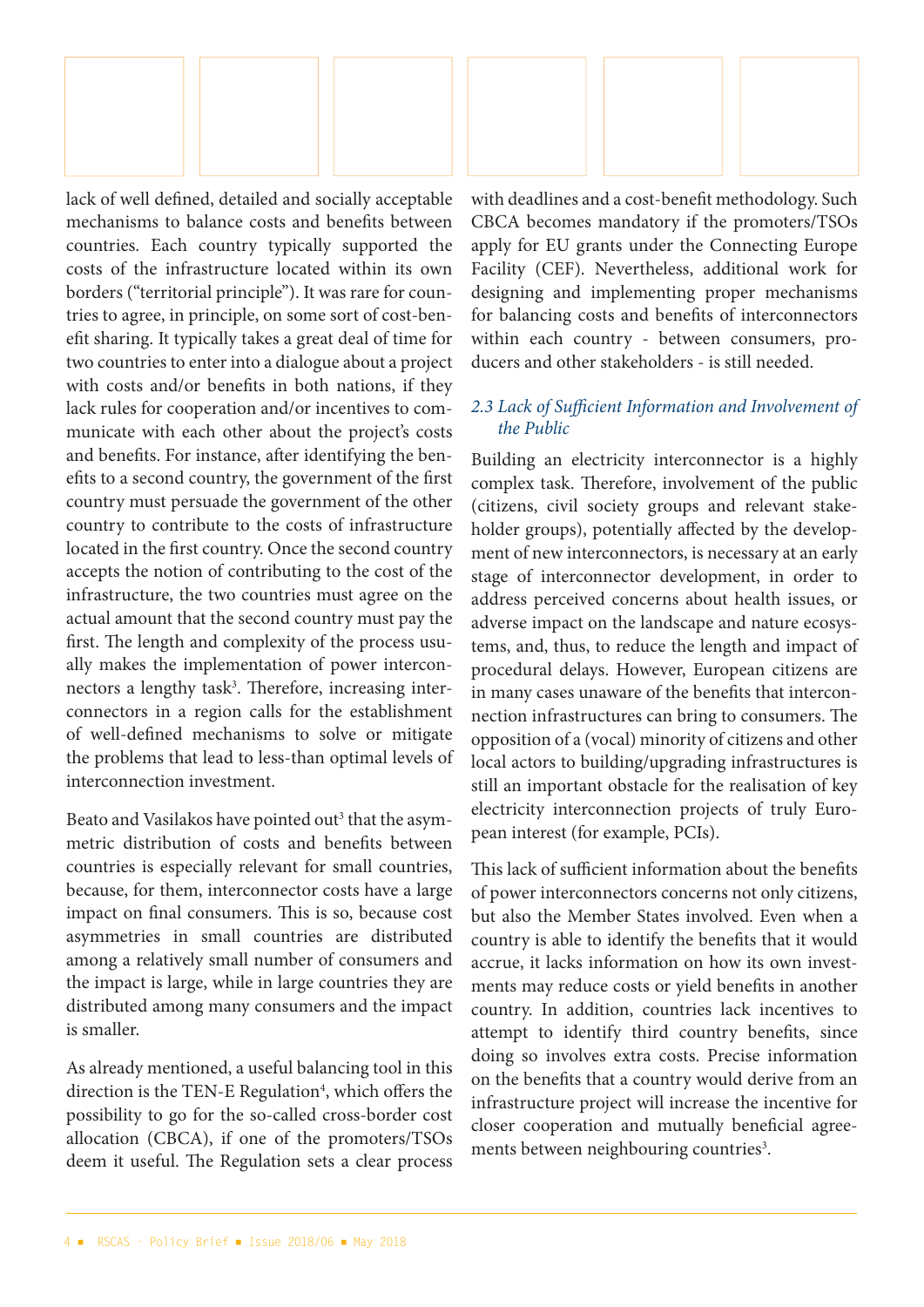

The establishment of the European Network of Transmission System Operators for Electricity (ENTSO-E) and the development of a Europe-wide, ten-year network development plan (TYNDP), every two years, provide a coherent framework that goes well beyond the national perspective. The TYNDP and the accompanying cost-benefit analysis provides the stakeholders with the necessary information on infrastructure needs and bottlenecks, as well as on the benefits of individual interconnectors in different future scenarios. These tools must be further developed, to ensure that they provide realisable information to underpin stakeholders views on the project and, thus, to ensure evidence-based decision making.

Early involvement of the concerned local communities, as foreseen in the Guidelines for trans-European energy infrastructure (TEN-E Regulation<sup>4</sup>), is important when designing a project, in order to overcome justified concerns, as is professional communication to national, regional and local decision makers. Nevertheless, although public involvement/acceptance primarily needs to be addressed at the local and national level, a stronger presence and involvement of representatives of the EU institutions 'on the ground', highlighting the European added value of key infrastructure projects, could also be beneficial in many cases. The regional cooperation initiatives mentioned above, could be an important means for such involvement.

#### *2.4 The Crucial Need for Targeted Compensation Measures at the Local Level*

Even if the above issues and challenges are effectively tackled at the European and national levels, through the application of proper policies, regulatory mechanisms, good practices and efficient communication (see next chapter), at the local level, still, this may not be enough. Local perspectives are driven by specific territorial needs, which are often at odds with projects of European interest and a real obstacle to permit granting and public acceptance. This generalinterest infrastructure often provides diffuse benefits to the whole of a country or to a wider region, but concentrates inconveniences in particular areas, which see neither the interest nor the justification for them. In this respect, even monitoring and control procedures/instruments are not sufficient and should be coupled with a constructive hearing of local exigencies and suitable compensation measures, producing tangible results for the local economy and employment<sup>2</sup>. We will outline proposals for such measures and initiatives in the chapter that follows below.

## **3. Practices and Measures that can Enhance Public Involvement and Acceptance of New Electricity Interconnection Infrastructure**

As already stressed in chapter 2.3, early involvement of the concerned local communities, as foreseen in the Guidelines for trans-European energy infrastructure (TEN-E Regulation), is an important precondition when designing a project, in order to overcome justified concerns, as is professional communication to national, regional and local decision makers. This involves a thorough explanation right from the start that sets out why a project is necessary, what benefits it brings to European citizens and the involved communities, how any adverse impact is minimised and what the wider benefits are, for instance, in terms of increased possibilities for reliance on renewable energy sources.

The report of the Commission Expert Group on Electricity Interconnection Targets considers collaborative decision-making processes to be useful and important in building trust and raising public support, possibly enlarging the scope of the initial project to associate side-projects of public interest, proposed by, and valuable for, the local population. Actual negative impacts of the infrastructure (e.g. a de facto loss of real-estate value in the vicinity) must also be acknowledged, avoided, reduced or compensated, in a transparent and fair manner<sup>1</sup>. In some

5 ■ Enhancing the Public Acceptance of Crossborder Electricity Interconnection Projects: a Crucial Step in the EU Energy Transition Process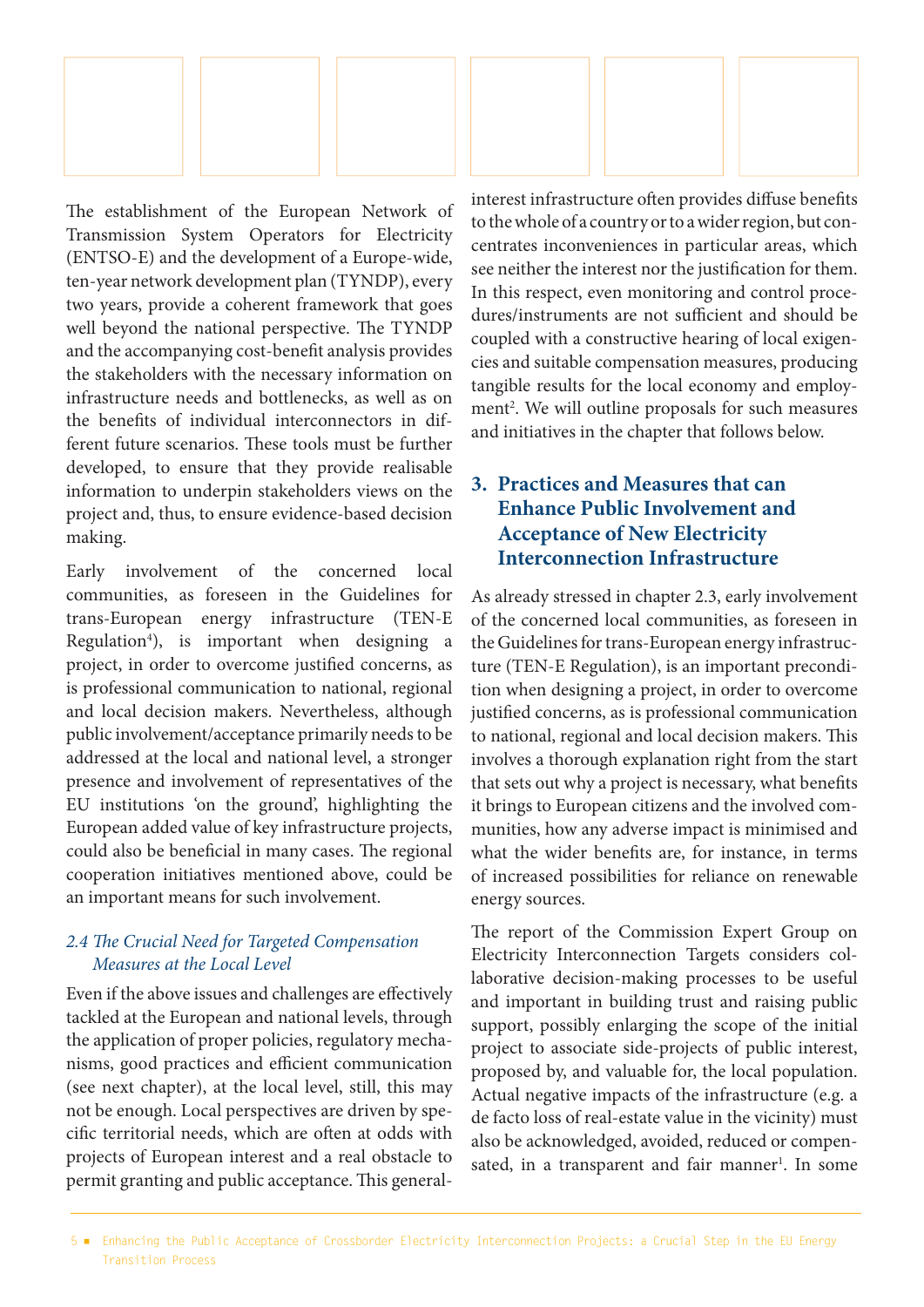

cases, where finding agreement on new pathways for infrastructure seems an insurmountable problem, it is recommended to consider involving citizens to find feasible alternatives, such as expanding current lines, or changing them from alternating current to direct current technology, to enable better use of these lines (for example partial undergrounding in sensitive areas, a solution applied in some Member States). This would still mean that necessary permits have to be secured, but the net result is less impact on the landscape as no new pathways have to be found $^{\rm l}$ .

A number of good public involvement practices developed across Europe are, indeed, available today (for example, Good Practice of the Year award<sup>5</sup>), and they are often put in place by TSOs themselves. In that regard, their sharing and learning, as well as better communication, is strongly encouraged. Such practices may include<sup>2</sup> the elaboration of Strategic Environmental Assessment of the national grid development plans, early hearing of territorial needs and preliminary agreements with local authorities on the localisation of new infrastructures, identification of technical solutions able to minimise environmental and territorial impacts (e.g. use of infrastructure corridors and rationalisation of existing network) and to adapt the project design to specific territorial needs, compensation measures, including direct realisation or financing of works of public utility, etc.

Although, as already mentioned, public acceptance primarily needs to be addressed at the local and national level, a stronger presence and involvement of representatives of the EU institutions "on the ground", highlighting the European added value of key infrastructure projects, could also be beneficial. The regional cooperation initiatives referred to above, have already proven their added value in speeding up the identification, agreement and implementation of key projects. Furthermore, the appointment of European coordinators has proven useful in the past to promote a constructive dialogue between the various stakeholders involved in a key infrastructure

project (following the example of Mario Monti in the case of the Spain-France interconnection). This approach could also be used to mediate or better coordinate between the EU/national/local levels, as a useful complement to the regional cooperation initiatives<sup>2</sup>.

In the same direction, an interesting proposal is put forward by the Derdevet Report<sup>6</sup>, involving the creation of a European Forum of the Territories, as a permanent structure of exchange of information at the European level, about energy projects being undertaken and the best practices deployed to associate citizens. Such a forum could be established within the existing Copenhagen Energy Infrastructure Forum (EIF) and could be backed up by a European institution (Committee of the Regions of Europe or European Economic and Social Committee). The Copenhagen Infrastructure School, that will be launched soon to provide support the work of the EIF, could also be tasked to research acceptance and public involvement issues. The Forum would help systematise feedback and the emergence of good practice initiated locally and would facilitate thinking about the local regulations and how they fit in with the optimum national and European regulations. To succeed, the local energy measures taken in the territories must indeed be in line with the European and national policies<sup>6</sup>. It would also allow work on the issues of acceptability related to the various energy projects (means of production, developments of networks) to go ahead and work on the necessary solidarity that needs to be strengthened between urban and rural areas with respect to the energy transition. The expected positive effects from the establishment and operation of the said Forum include<sup>6</sup> an acceleration of feedback and the dissemination of local innovation, in particular with respect to public debates and participatory initiatives, an acceleration of the deployment of general interest investments having a local impact and directing the allocation of funding towards efficient local models.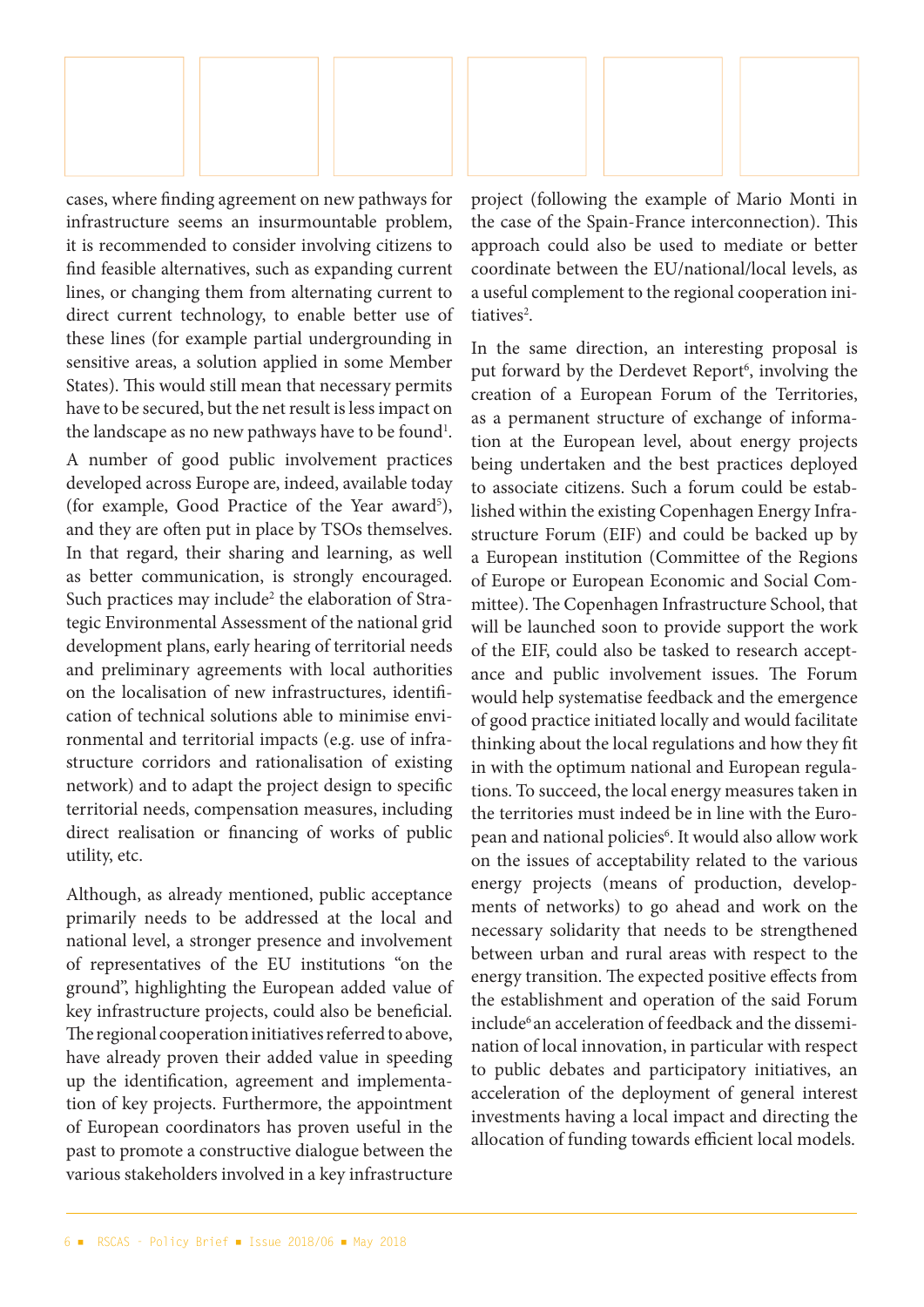

Beyond the above, common-sense/no-regret, approaches and practices, the fact remains that new ideas and measures, of specific, localised and compensatory nature, are still needed to further advance the public involvement/acceptance area and, thus, to promote the efficient and timely realisation of muchneeded electricity interconnection infrastructure, crucial to the entire EU energy transition process.

Such measures may include the payment, directly (and proportionally) to those local communities crossed by a new electricity interconnection project, of a specific percentage of its annual transmission-fee earnings, in the very same way that certain Member States have long legislated that a specific percentage of a renewable project's annual turnover is paid directly (and proportionally) to those local communities where the project is installed.

Another possible measure in the same compensatory direction is the establishment of a European Investment Fund for the territories crossed by strategic infrastructure, an idea proposed by the Derdevet Report6 . Such a fund should invest in projects led by the affected territories, aimed at boosting their economic activities or providing more public facilities. This investment would be conditional on: i) a shortening of the time limits for consultation and an absence of appeals by the communities affected, and ii) approval by all of the local authorities crossed by the project and by a local referendum. The Fund would be supported by the Juncker Plan for the funding of infrastructure, of which it is the territorial counterpart6 , and include also non-cross-border lines when they have benefits for Europe (such as the EHV lines between the north and the south of Germany). The expected positive effects include a shortening of the period for the completion of transmission lines, a reduction in the cost of transmission infrastructure, an economic boost to the economy in the areas crossed by the transmission lines, a strengthening of the security of supply and of the integration of the European energy markets<sup>6</sup>.

#### **4. Conclusions and Recommendations**

While electricity interconnectors bring concrete and measurable benefits to the European economy and citizens, there is, nevertheless, a number of key prerequisites that must be fulfilled, in order for these interconnectors to unfold their full socioeconomic potential. Among these prerequisites, public involvement and acceptance is one of the most crucial and challenging factors that may strongly influence the design, the realization rate, but also the final outcome of an interconnection project. Therefore, increasing the societal acceptance of new electricity interconnectors is key to their successful and timely realisation.

The present paper addressed a number of important issues associated with the involvement of the public (citizens, civil society groups and relevant stakeholder groups), potentially affected by the development of new interconnectors, in their design, permitting and realisation process. Distinguishing features, weaknesses and challenges that can strongly (and negatively) influence public attitudes towards new interconnector development have been identified, among them:

- i) Diverging national energy interests and lack of political determination by certain Member States and other actors to meet key EU objectives, as well as regulatory uncertainty and regulatory mismatch between involved Member States, such as considerable differences in permitting procedures, taxation, etc.
- ii) Asymmetric distribution of interconnector costs and benefits across borders/countries and lack of detailed, socially acceptable mechanisms to balance them within each country involved.
- iii) Lack of specific, targeted and sufficient information/communication of professional quality, at all levels and to all decision makers (EU/national/ local), about the multifarious benefits of electricity interconnectors, as well as lack of early involve-

<sup>7 ■</sup> Enhancing the Public Acceptance of Crossborder Electricity Interconnection Projects: a Crucial Step in the EU Energy Transition Process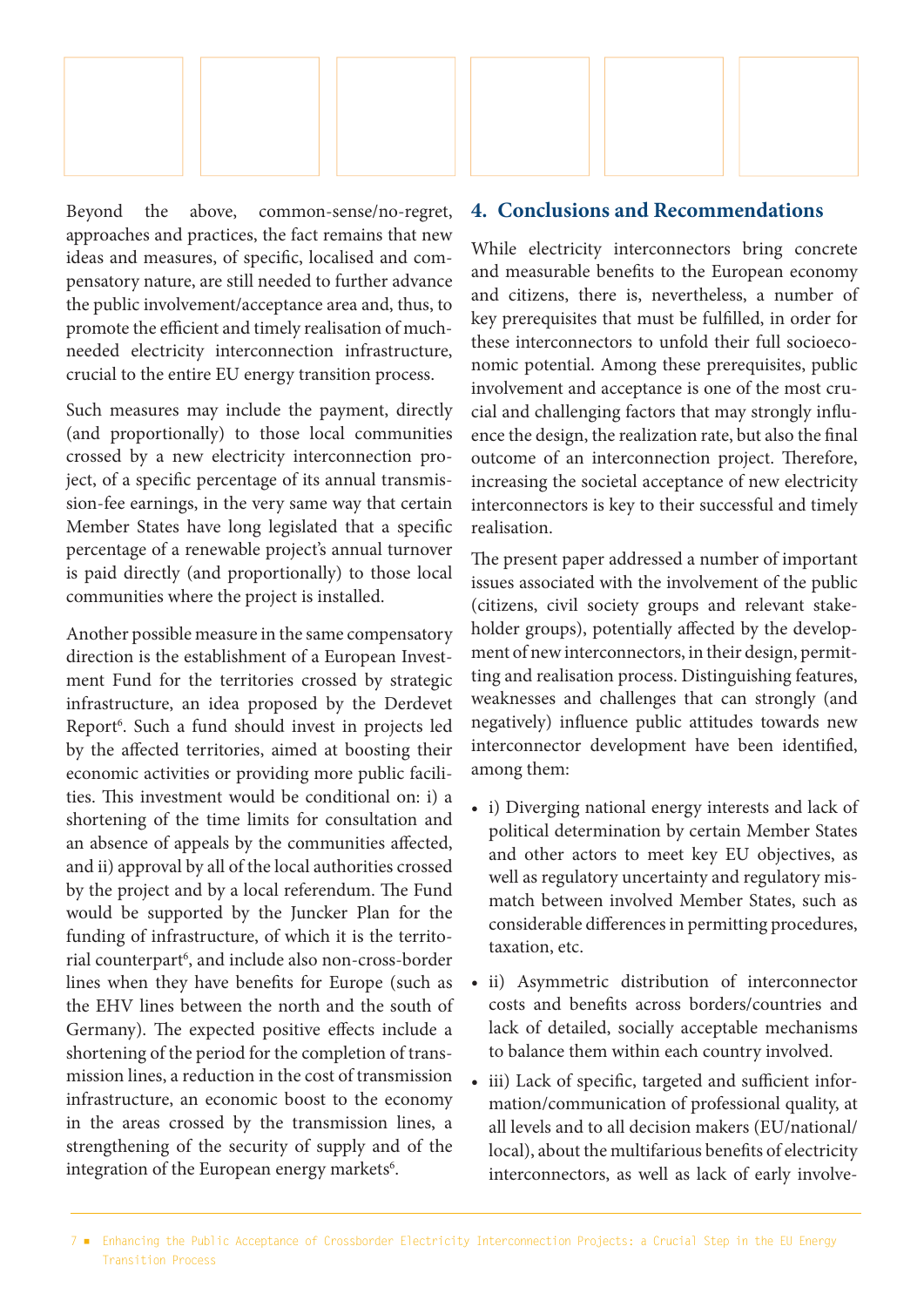

ment of the concerned local communities and the public, to openly address their concerns (environmental, health, property, etc.) on the infrastructure project(s) crossing their territory.

• iiii) Need for specific initiatives and compensation measures at the local level, that produce tangible results for the local economy and employment.

The paper presented a number of proposals for fitfor-purpose measures, actions and initiatives that can significantly raise public awareness, promote constructive involvement and enhance acceptance of important cross-border electricity infrastructure by the public. These proposals encompass, among others:

- i) Effective communication/dissemination and coordination (sharing and learning) of a number of good public involvement practices developed across Europe, which are, indeed, available today and they are often put in place by TSOs themselves.
- ii) Stronger presence and involvement of representatives of the EU institutions "on the ground", highlighting the European added value of crucial electricity interconnection projects. The Commission's regional cooperation initiatives offer a promising framework to speed up the necessary investments. The appointment of European coordinators, which has proven useful in the past to promote a constructive dialogue between the various stakeholders involved in key infrastructure projects, can also be used to mediate or better coordinate between the EU, national and local levels.
- iii) Establishment of a European Forum of the Territories<sup>6</sup>, as a permanent structure of exchange of information at the European level, about energy projects being undertaken and the best practices deployed to associate citizens. Such a forum could be established within the existing Copenhagen Energy Infrastructure Forum and could be backed up by a European institution (Committee of the

Regions of Europe or European Economic and Social Committee). It could also be supported by the upcoming Copenhagen Infrastructure School for relevant scientific data and analysis.

- iv) Concrete measures of specific, localised, compensatory (economic) nature, such as the payment, directly (and proportionally) to the local communities crossed by a new electricity interconnection project, of a specific percentage of its annual transmission-fee earnings, in the very same way that certain Member States have long legislated that a specific percentage of a RES project's annual turnover is paid directly (and proportionally) to the local communities where the project is installed.
- v) The creation of a European Investment Fund for the territories crossed by strategic infrastructure<sup>6</sup>, that will invest in projects led by the affected territories, aimed at boosting their economic activities or providing more public facilities, the investment being conditional on a shortening of the time limits for consultation and an absence of appeals by the communities affected, as well as on the approval by all of the local authorities crossed by the project and by a local referendum.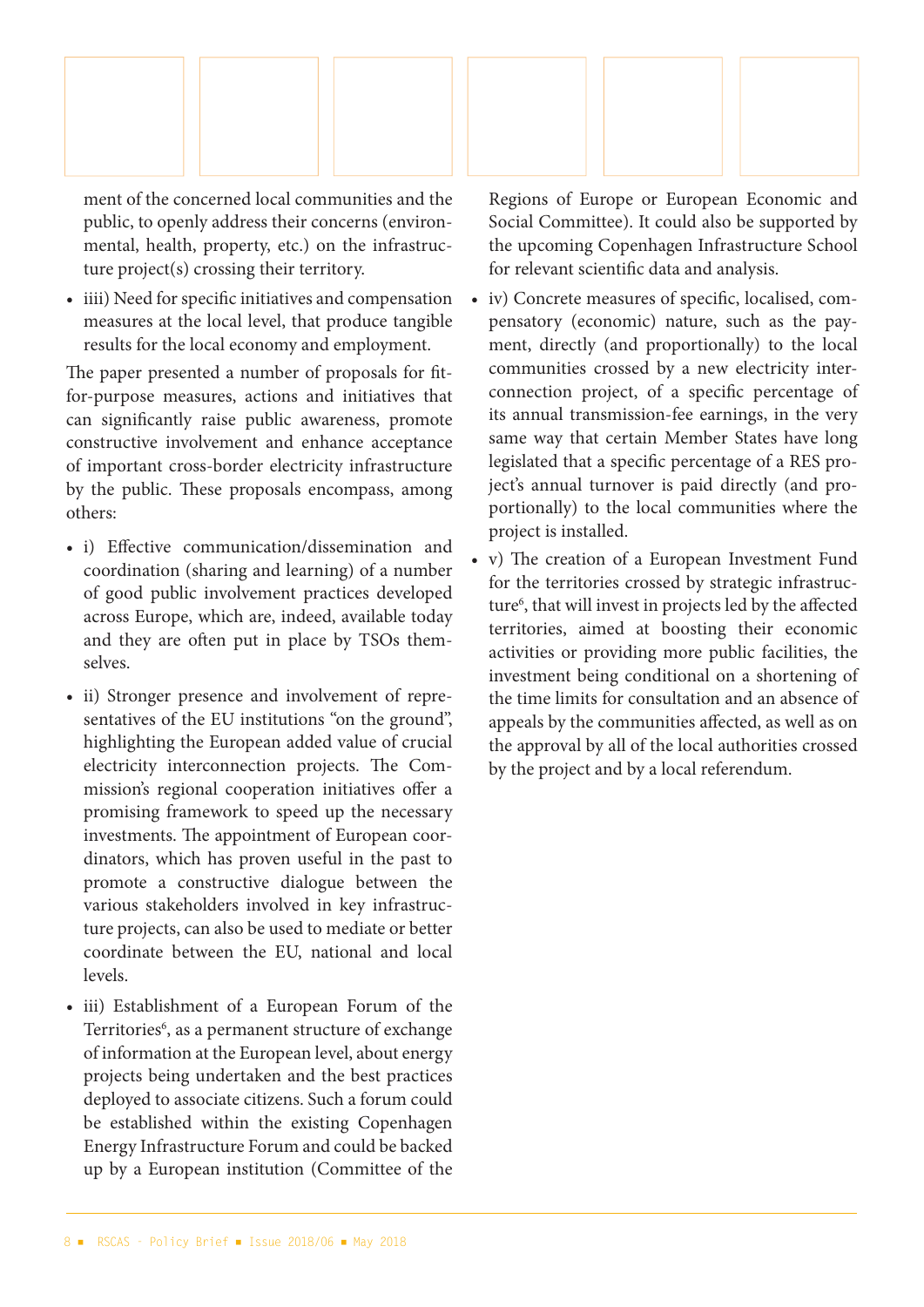

#### **5. References**

- 1. 'Towards a sustainable and integrated Europe', Report of the Commission Expert Group on electricity interconnection targets, Brussels, November 2017.
- 2. 'Recommendations on the evaluation of the TEN-E Regulation', Conseil de Cooperation Economique (CCE), Task Force on the interconnection of energy infrastructures, Paris, October 2017.
- 3. 'Identifying and promoting missing EU power interconnectors', Paulina Beato and Nikolaos Vasilakos, European Energy Journal, Issue No. 25 (April 2018), pp. 30-37.
- 4. Regulation (EU) No 347/2013 of the European Parliament and of the Council of 17 April 2013 on Guidelines for trans-European energy infrastructure and repealing Decision No 1364/2006/EC and amending Regulations (EC) No 713/2009, (EC) No 714/2009 and (EC) No 715/2009 (Text with EEA relevance).
- 5. 'Good Practice of the Year' Award, Renewables Grid Initiative (RGI), http://renewables-grid.eu/ activities/best-practices.html
- 6. 'Energy, a networked Europe', Michel Derdevet, Report addressed to the President of the French Republic Mr. Francois Hollande, Paris, 2015.

<sup>9 ■</sup> Enhancing the Public Acceptance of Crossborder Electricity Interconnection Projects: a Crucial Step in the EU Energy Transition Process